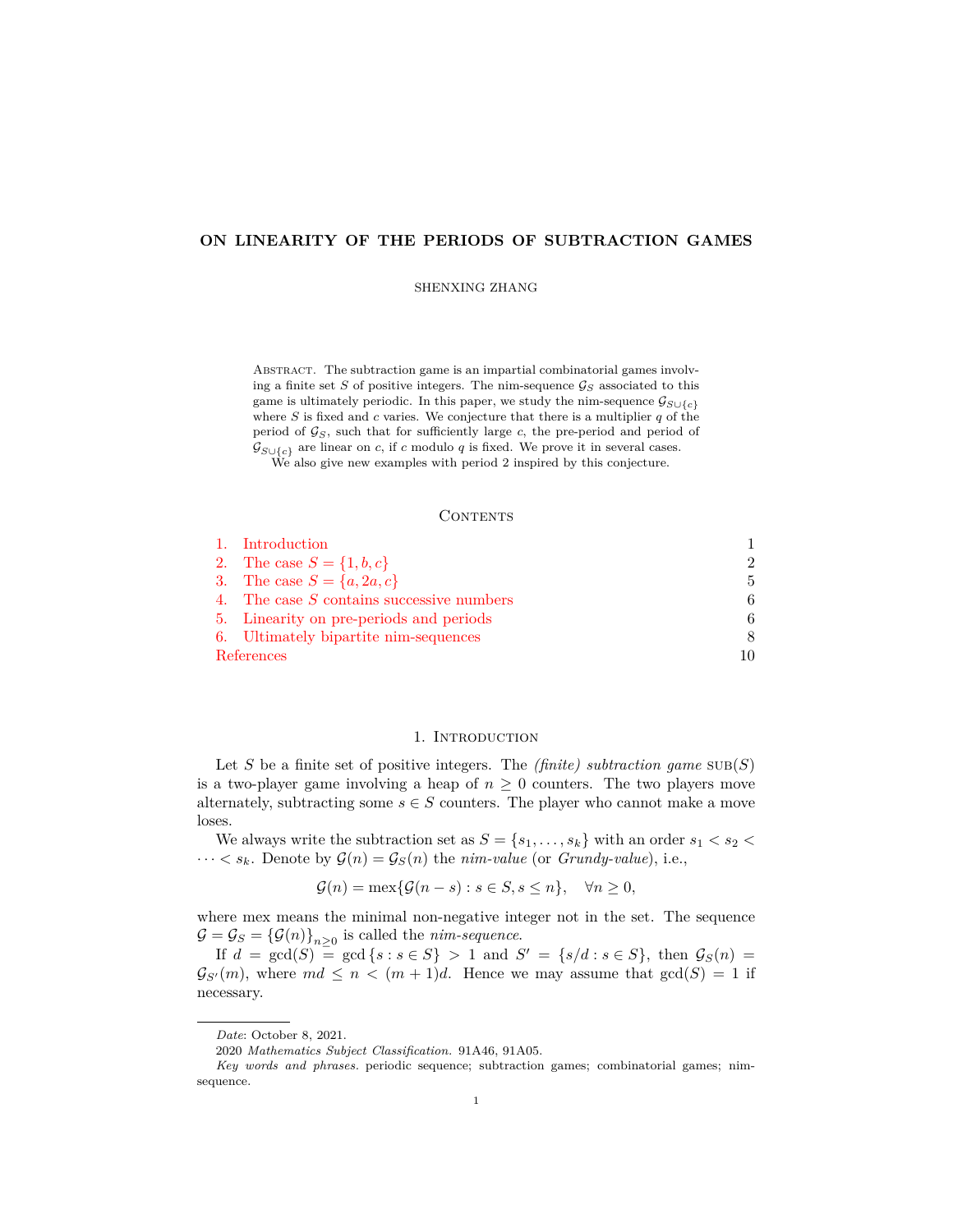**Definition 1.1.** A subtraction game  $\text{SUB}(S)$  (or its nim-sequence  $\mathcal{G}$ ) is called *ultimately periodic*, if there exist integers  $p \geq 1$  and  $\ell \geq 0$  such that  $\mathcal{G}(n+p) = \mathcal{G}(n)$ for all  $n \geq \ell$ . The minimal p is called the period and the minimal  $\ell$  is called the *pre-period*.

Since  $\mathcal{G}(n) \leq k$ , one can show that  $\mathcal G$  is ultimately periodic by the pigeonhole principle, see [[ANW07](#page-9-1), Theorem 7.22]. We have the following lemma to determine the period and pre-period.

**Lemma 1.2** ( $[ANW07, Corollary 7.34]$  $[ANW07, Corollary 7.34]$ ). *The minimal integers*  $\ell \geq 0, p \geq 1$  *such that*  $\mathcal{G}(n) = \mathcal{G}(n+p)$  *for*  $\ell \leq n < \ell + s_k$  *are the pre-periodic and period of*  $\mathcal{G}$ *respectively.*

In this paper, we will propose a conjecture (Conjecture [5.5\)](#page-6-0) on  $\text{SUB}(S \cup \{c\})$ where  $S$  is fixed and  $c$  varies. More precisely, there is a positive integer  $q$  which is a multiplier of the period of  $\text{SUB}(S)$ , such that for each  $0 \leq r < q-1$ , the pre-period and period of  $\text{SUB}(S \cup \{c\})$  are linear on  $c = qt + r$ , while *t* is large enough. We will prove it in several cases. We also give new nim-sequences with period 2 inspired by this conjecture.

Let *t*, *a* be a non-negative integer and  $\mathcal{H} = (h_1 \cdots h_k)$  a sequence of integers with finite length. As usual, we denote by  $a^t$  the sequence  $a \cdots a$  and  $\mathcal{H}^t$  the sequence  $\sum_{t \text{ copies}}$ 

 $\mathcal{H} \cdots \mathcal{H}$ . Denote by  $\mathcal{H}$  the infinite-length sequence with periodic sequence  $\mathcal{H}$ , i.e., *t* copies

 $H = H$ *H*  $\cdots$ . For example, if  $\ell$  and  $p$  is the pre-period and period of a nim-sequence *G* respectively, then we can write

$$
\mathcal{G} = \mathcal{G}(0)\mathcal{G}(1)\mathcal{G}(2)\cdots = \mathcal{G}(0)\cdots\mathcal{G}(\ell-1)\mathcal{G}(\ell)\cdots\mathcal{G}(\ell+p-1).
$$

We will not give the detailed proof of each nim-sequence, since the proof is by a lengthy and tedious induction.

2. THE CASE 
$$
S = \{1, b, c\}
$$

<span id="page-1-0"></span>In this section, we will consider nim-sequence when  $S = \{1, b, c\}$ . Let's recall some classical cases firstly.

<span id="page-1-1"></span>**Lemma 2.1.** Denote by p the period of  $\text{SUB}(S)$ . If the pre-period of  $\text{SUB}(S)$  is zero, *then*  $\mathcal{G}_{S \cup \{x+pt\}} = \mathcal{G}_S$  *for any*  $x \in S$  *and*  $t \geq 1$ *.* 

*Proof.* Certainly  $\mathcal{G}_{S'}(0) = \mathcal{G}_S(0) = 0$  where  $S' = S \cup \{x + pt\}$ . Suppose that  $\mathcal{G}_{S'}(i) = \mathcal{G}_S(i)$  for  $0 \leq i \leq n-1$ . If  $n \leq x + pt$ , then

$$
\mathcal{G}_{S'}(n) = \max\{\mathcal{G}(n-s) : s \in S, s \leq n\} = \mathcal{G}(n).
$$

If  $n \geq x + pt$ , then

$$
\mathcal{G}_{S'}(n) = \max\{\mathcal{G}(n-x - pt), \mathcal{G}(n-s) : s \in S, s \le n\}
$$
  
= 
$$
\max\{\mathcal{G}(n-x), \mathcal{G}(n-s) : s \in S, s \le n\} = \mathcal{G}(n).
$$

The lemma then follows by induction.

<span id="page-1-2"></span>**Example 2.2.** The nim-sequence of  $\text{SUB}(1)$  is  $\underline{01}$ . If  $1 \in S$  and the elements of *S* are all odd, then the nim-sequence  $\mathcal{G}_S = 01$  by applying Lemma [2.1](#page-1-1) several times. In fact, this condition is also necessary, see [[CH10](#page-9-2)].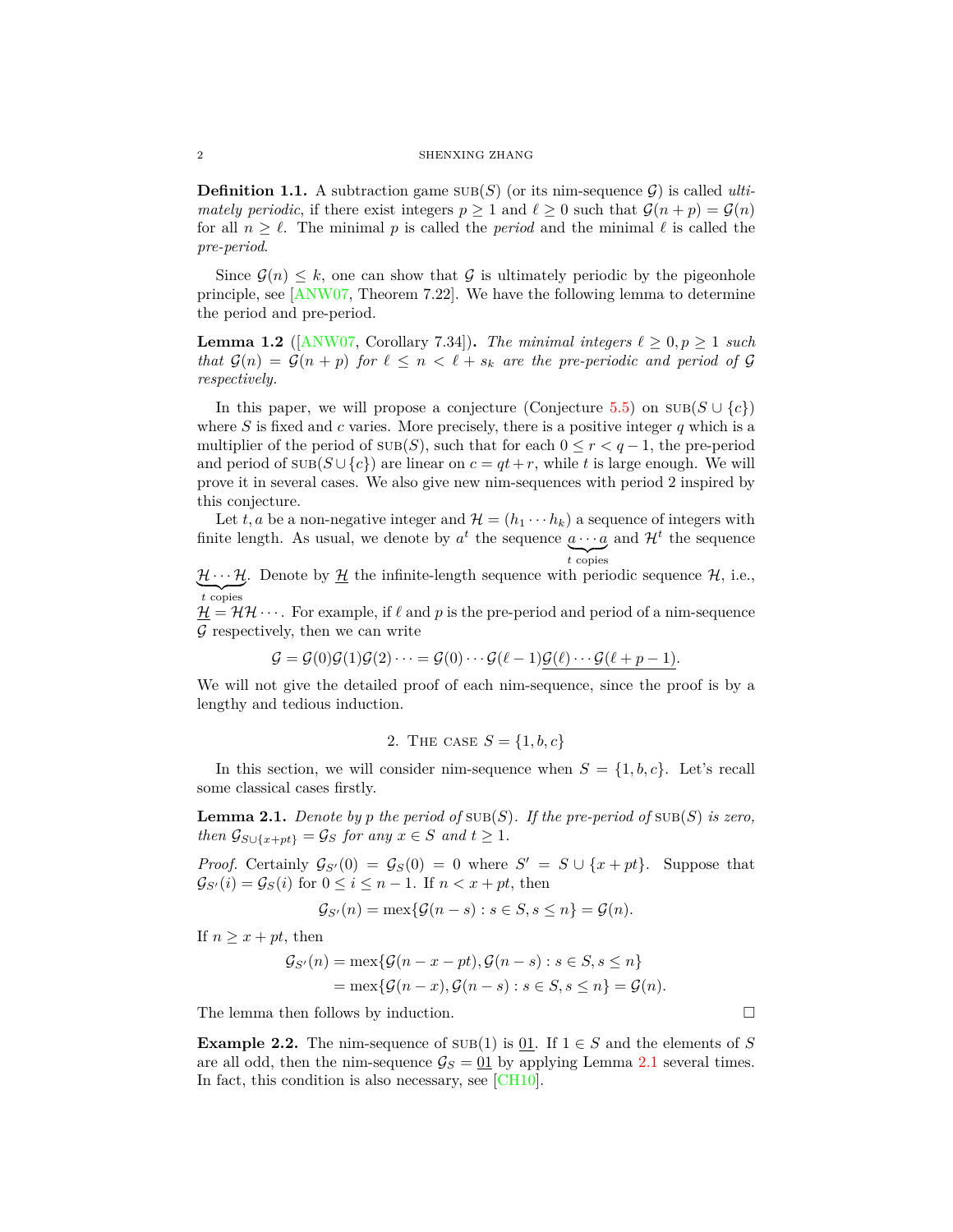**Example 2.3.** Let  $S = \{a, c\}$  with  $a > 1$ . Write  $c = at + r, 0 \le r < a$ . Then

$$
\mathcal{G} = \begin{cases} \frac{(0^a 1^a)^{t/2} 0^r 2^{a-r} 1^r}{(0^a 1^a)^{(t+1)/2} 2^r}, & t \text{ is even;} \\ \end{cases}
$$

 $\ell = 0$  and  $p = c + a$  or 2*a*. See [\[BCG03](#page-9-3)].

<span id="page-2-0"></span>**Example 2.4.** Let  $S = \{1, b, c\}$  with odd *b*. Then

$$
\mathcal{G} = (01)^{c/2} (23)^{(b-1)/2} 2,
$$

 $l = 0$  and  $p = c + b$ .

<span id="page-2-1"></span>**Example 2.5.** Let  $S = \{1, 2, c\}$ . Note that  $\mathcal{G}_{\{1,2\}} = 0.12$  with period 3. Write  $c = 3t + r, 0 \leq r < 3.$ 

- (1) If  $r = 1, 2$ , then  $\mathcal{G} = \mathcal{G}_{\{1,2\}}, \ell = 0$  and  $p = 3$  by Lemma [2.1](#page-1-1).
- (2) If  $r = 0$ , then  $\mathcal{G} = (0.012)^t 3$ ,  $\ell = 0$  and  $p = c + 1$ .

<span id="page-2-2"></span>**Example 2.6.** Let  $S = \{1, 4, c\}$ . Denote by  $\mathcal{H} = 01012$ , then  $\mathcal{G}_{\{1,4\}} = \mathcal{H}$  with period 5. Write  $c = 5t + r, 0 \leq r < 5$ .

- (1) If  $r = 1, 4$ , then  $\mathcal{G} = \mathcal{G}_{\{1,4\}}, \ell = 0$  and  $p = 5$  by Lemma [2.1](#page-1-1).
- (2) If  $r = 2$ , then  $\mathcal{G} = \mathcal{H}^t \, 012$ ,  $\ell = 0$  and  $p = c + 1$ .
- (3) If  $r = 3$ , then  $\mathcal{G} = \mathcal{H}^{t+1} 32$ ,  $\ell = 0$  and  $p = c + 4$ .
- (4) If  $r = 0, c = 5$ , then  $\mathcal{G} = \mathcal{H} 323, \ell = 0$  and  $p = 8$ .
- (5) If  $r = 0, c > 5$ , then  $\mathcal{G} = \mathcal{H}^t 323013 \mathcal{H}^{t-1} 012012$ ,  $\ell = c + 6$  and  $p = c + 1$ .

<span id="page-2-3"></span>**Theorem 2.7.** Let  $S = \{1, b, c\}$ , where  $b = 2k \ge 6$  is even. Write  $c = t(b + 1) + r$ *with*  $0 \leq r \leq b$ *.* 

- (1) If  $r = 1, b$ , then  $\ell = 0$  and  $p = b + 1$ .
- (2) *If*  $3 \le r \le b 1$  *is odd, then*  $\ell = 0$  *and*  $p = c + b$ .
- (3) If  $r = b 2$ , then  $\ell = 0$  and  $p = c + 1$ .
- (4) *If*  $c = b + 1$ *, then*  $\ell = 0, p = 2b = c + b 1$ *;*
- (5) *If*  $c > b + 1$ ,  $0 \le r \le b 4$  *is even and*  $t + r/2 \ge k$ , *then*  $\ell = \left(\frac{b-r}{2} 1\right)(c +$  $b + 2$ ) *− b and*  $p = c + 1$ *.*
- (6) If  $c > b+1$ ,  $0 \le r \le b-4$  is even and  $t + r/2 \le k-1$ , then  $\ell = t(c+b+2)-b$ . *If*  $t + r/2 < k - 1$ , then  $p = c + b$ ; if  $t + r/2 = k - 1$ , then  $p = b - 1$ .

*Proof.* Denote by  $\mathcal{H} = (01)^k 2$ , then  $\mathcal{G}_{\{1,b\}} = \underline{\mathcal{H}}$  with period  $b + 1$ .

- (1) In this case,  $\mathcal{G} = \mathcal{G}_{\{1,b\}}, \ell = 0$  and  $p = b + 1$  by Lemma [2.1.](#page-1-1)
- (2) In this case,  $G = H^{t+1} (32)^{(r-1)/2}$ ,  $\ell = 0$  and  $p = c + b$ .
- (3) In this case,  $G = H^t(01)^{k-1}2$ ,  $\ell = 0$  and  $p = c + 1$ .
- (4) In this case,  $G = (01)^k (23)^k = \mathcal{H}3(23)^{k-1}$ ,  $\ell = 0$  and  $p = 2b = b + c 1$ .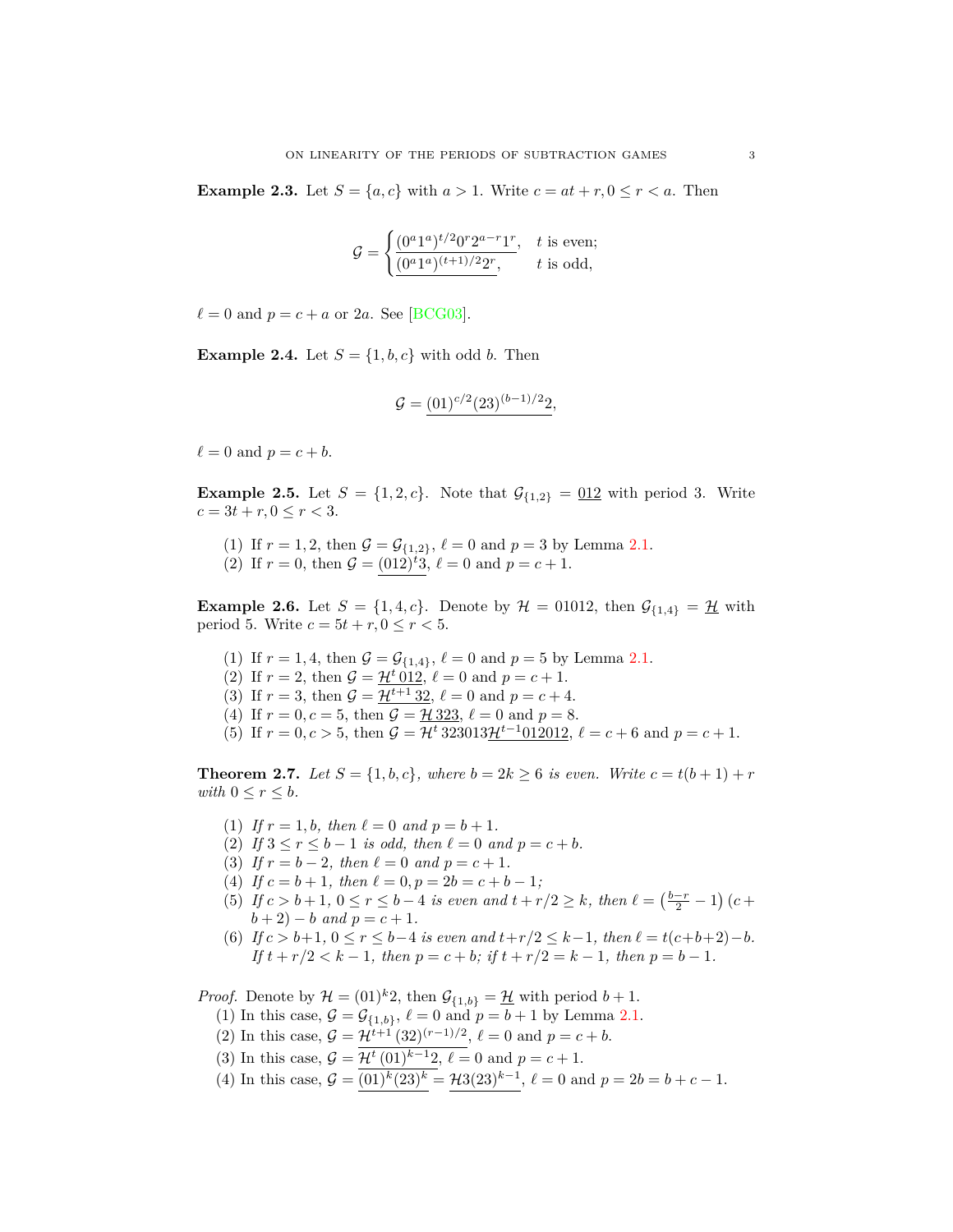(5) Write  $r = 2v$ . When  $1 \le v \le k-2$ , the first  $(c+1)(k-v+1)$  terms of  $\mathcal G$ are (the bold part is the first periodic nim-sequence)

|                | $i   \mathcal{G}((c+1)i + j), 0 \leq j \leq c$                                        |
|----------------|---------------------------------------------------------------------------------------|
| 0 <sup>1</sup> | $\mathcal{H}^t$ , $(01)^v 2$                                                          |
|                | $(32)^{k-v-1}(01)^{v+1}2, \mathcal{H}^{t-1}, (01)^{v}0$                               |
|                | $2   1(01)^{k-v-2}(01)^{v+1}2, (32)^{k-v-2}(01)^{v+2}2, \mathcal{H}^{t-2}, (01)^{v}0$ |
| i              | $1(01)^{k-v-2}2(01)^{v+1}0, \ldots, 1(01)^{k-v-i+1}2(01)^{v+i-2}0,$                   |
|                | $1(01)^{k-v-i}2(01)^{v+i-1}2, (32)^{k-v-i}(01)^{v+i}2, \mathcal{H}^{t-i}, (01)^{v}0$  |
| $k-v-1$        | $\frac{1}{(01)^{k-v-2}(01)^{v+1}0,\ldots,1(01)^{2}(01)^{k-3}0,1(01)(201)^{k-2}2,$     |
|                | $(32)^1(01)^{k-1}$ 2, H <sup>t-k+v+1</sup> , $(01)^{v}0$                              |
|                | $1(01)^{k-v-2}2(01)^{v+1}0, \ldots, 1(01)2(01)^{k-2}0, 12(01)^{k-1}2,$                |
| $k-v$          | $\mathcal{H}^{t-k+v-1}$ , $(01)^{v}0$ .                                               |

When  $v = 0$ , the first  $(c+1)(k+1)$  terms of  $\mathcal G$  are

| i <sub>1</sub> | $\vert \mathcal{G}((c+1)i+j), 0 \leq j \leq c$                                       |
|----------------|--------------------------------------------------------------------------------------|
|                |                                                                                      |
| 0              | $\mathcal{H}^t3$                                                                     |
|                | $(23)^{k-1}013, \mathcal{H}^{t-1}0$                                                  |
| 2 <sub>1</sub> | $1(01)^{k-2}2(01)2, (32)^{k-2}(01)^22, \mathcal{H}^{t-2}0$                           |
| i              | $1(01)^{k-2}2(01)0,\cdots,1(01)^{k-i+1}2(01)^{i-2}0,1(01)^{k-i}2(01)^{i-1}2,$        |
|                | $(32)^{k-i}(01)^{i}2, \mathcal{H}^{t-i}0$                                            |
| $k-1$          | $1(01)^{k-2}2(01)0,\cdots,1(01)^{2}2(01)^{k-3}0,1(01)^{1}2(01)^{k-2}2,$              |
|                | $(32)^1(01)^{k-1}2, \mathcal{H}^{t-k+1}0$                                            |
| k <sub>1</sub> | $1(01)^{k-2}2(01)0,\cdots,1(01)^{1}2(01)^{k-2}0,12(01)^{k-1}2,\mathcal{H}^{t-k+1}0.$ |

In both cases, we have  $\ell = \left(\frac{b-r}{2} - 1\right)(c + b + 2) - b$ ,  $p = c + 1$  and

$$
\mathcal{G} = \cdots \underline{2(01)^{k-1} (2(01)^k)}^{t-k+v+1} (2(01)^{k-1})^{k-v-1}.
$$

(6) When  $1 \le v \le k-2$ , the first  $(c+1)(t+2)$  terms of  $\mathcal G$  are

|           | $i \mid \mathcal{G}((c+1)i+j), 0 \leq j \leq c$                                            |
|-----------|--------------------------------------------------------------------------------------------|
|           | $0 \mid \mathcal{H}^{t}(01)^{v_2}$                                                         |
|           | $(32)^{k-v-1}(01)^{v+1}2, \mathcal{H}^{t-1}(01)^{v}0$                                      |
|           | $2   1(01)^{k-v-2}2(01)^{v+1}2, (32)^{k-v-2}(01)^{v+2}2, \mathcal{H}^{t-2}(01)^{v}0$       |
| $\dot{i}$ | $\mid 1(01)^{k-v-2}2(01)^{v+1}0, \ldots, 1(01)^{k-v-i+1}2(01)^{v+i-2}0,$                   |
|           | $1(01)^{k-v-i}2(01)^{v+i-1}2, (32)^{k-v-i}(01)^{v+i}2, \mathcal{H}^{t-i}(01)^{v}0$         |
| $t-1$     | $1(01)^{k-v-2}2(01)^{v+1}0, \ldots, 1(01)^{k-v-t+2}2(01)^{v+t-3}0,$                        |
|           | $1(01)^{k-v-t+1}2(01)^{v+t-2}2$ , $(32)^{k-v-t+1}(01)^{v+t-1}2$ , $\mathcal{H}^1(01)^{v}0$ |
|           | $\mid 1(01)^{k-v-2}2(01)^{v+1}0,\ldots,1(01)^{k-v-t+1}2(01)^{v+t-2}0,$                     |
|           | $1(01)^{k-v-t}2(01)^{v+t-1}2, (32)^{k-v-t}(01)^{v+t}2, (01)^{v}0$                          |
|           | $1(01)^{k-v-2}2(01)^{v+1}0, \ldots, 1(01)^{k-v-t+1}2(01)^{v+t-2}0,$                        |
| $t+1$     | $1(01)^{k-v-t}2(01)^{v+t-1}0, 1(01)^{k-v-t-1}2(01)^{v+t}2, (32)^{k-v-t-1}01 \cdots$        |

We have  $\ell = t(c + b + 2) - b$ . If  $t + v < k - 1$ , we have  $p = c + b$  and

$$
\mathcal{G} = \cdots 2(32)^{k-v-t-1}(01)^{v+t} 2[(01)^{k-1}2]^t (01)^{v+t}.
$$

If  $t + v = k - 1$ , we have  $p = b - 1$  and  $\mathcal{G} = \cdots 2(01)^{k-1}$ .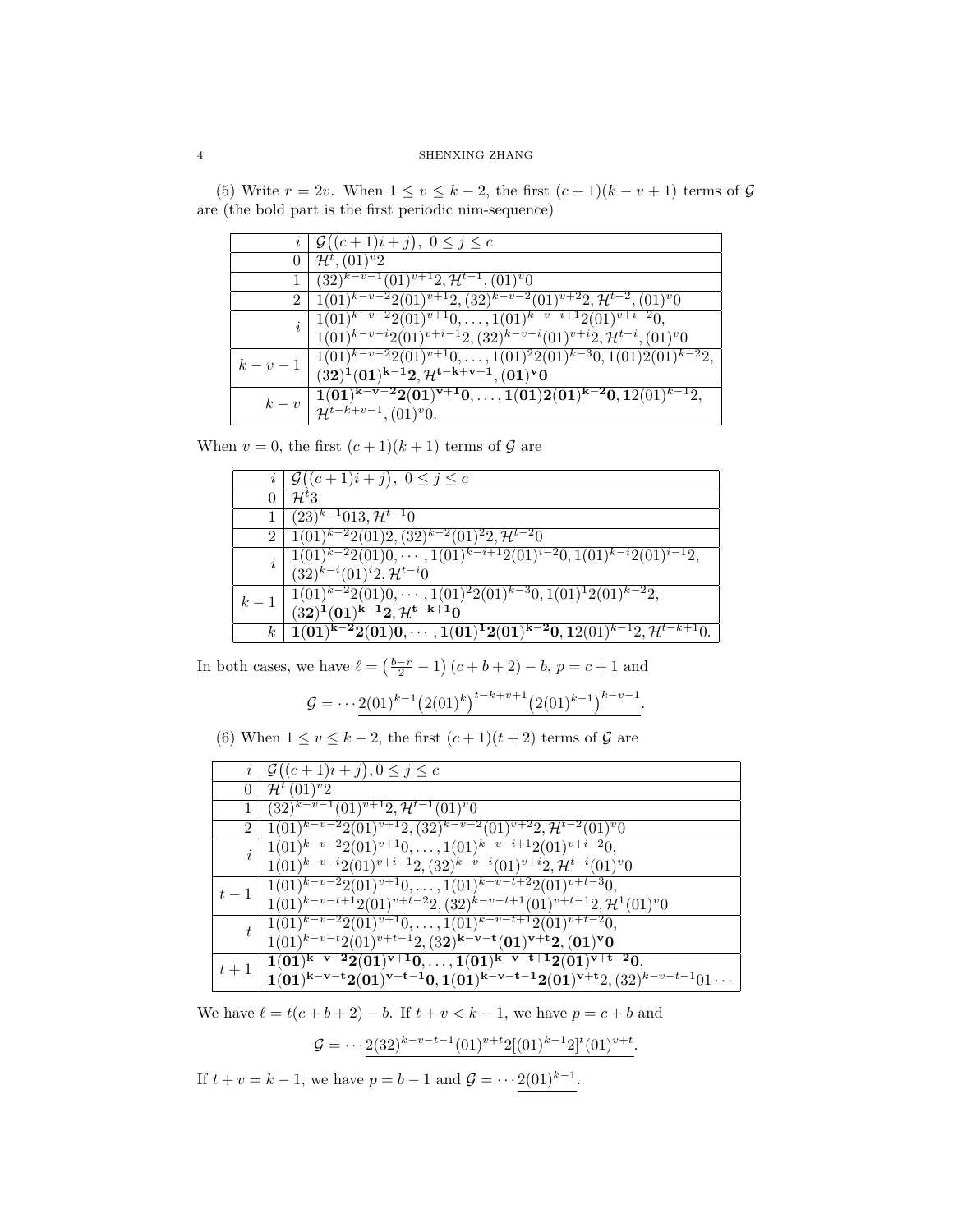When  $v = 0$ , the first  $(c+1)(t+2)$  terms of  $\mathcal G$  are

|                | $i \mid \mathcal{G}((c+1)i+j), 0 \leq j \leq c$                                        |
|----------------|----------------------------------------------------------------------------------------|
| 0              | $\mathcal{H}^t$ 3                                                                      |
| $1\,$          | $(23)^{k-1}013, \mathcal{H}^{t-1}0$                                                    |
| $\overline{2}$ | $1(01)^{k-2}2(01)2, (32)^{k-2}(01)^22, \mathcal{H}^{t-2}0$                             |
| $\dot{i}$      | $1(01)^{k-2}2(01)0,\cdots,1(01)^{k-i+1}2(01)^{i-2}0,1(01)^{k-i}2(01)^{i-1}2,$          |
|                | $(32)^{k-i}(01)^{i}2, \mathcal{H}^{t-i}0$                                              |
| $t-1$          | $1(01)^{k-2}2(01)0,\cdots,1(01)^{k-t+2}2(01)^{t-3}0,1(01)^{k-t+1}2(01)^{t-2}2,$        |
|                | $(32)^{k-t+1}(01)^{t-1}2, \mathcal{H}^10$                                              |
|                | $1(01)^{k-2}2(01)0,\cdots,1(01)^{k-t+1}2(01)^{t-2}0,1(01)^{k-t}2(01)^{t-1}2,$          |
|                | $(32)^{k-t}(01)^{t}20$                                                                 |
| $t+1$          | $1(01)^{k-2}2(01)\overline{0,\cdots,1(01)^{k-t}2(01)^{t-1}0,1(01)^{k-t-1}2(01)^{t}0,}$ |
|                | $1(01)^{k-t-1}2(01)^{t}2, (32)^{k-t-1}01 \cdots$                                       |

We have  $\ell = t(c + b + 2) - b$ . If  $t < k - 1$ , we have  $p = c + b$  and

$$
\mathcal{G} = \cdots 2(32)^{k-t-1}(01)^{t}2[(01)^{k-1}2]^{t}(01)^{t}.
$$
  
If  $t = k - 1$ , we have  $p = b - 1$  and  $\mathcal{G} = \cdots 2(01)^{k-1}$ .

*Remark* 2.8. The case  $c < 4b$  is studied in [[Ho15](#page-9-4)], but there are some incorrect data. In Table 1,  $p = a - 1$  if  $r = a - 3 \ge 3$ . In Table B.11,  $n_0 = a + 2b + 4$  if 2 *≤ r ≤ a −* 4. In Table B.12, *n*<sup>0</sup> = 2*a* + 3*b* + 6 if 3 *≤ r ≤ a −* 5. The corresponding pre-period nim-values also need to be modified.

3. THE CASE 
$$
S = \{a, 2a, c\}
$$

<span id="page-4-1"></span><span id="page-4-0"></span>**Theorem 3.1.** *Let*  $S = \{a, 2a, c\}$ *. Write*  $c = 3ta + r$  *with*  $0 \le r < 3a$ *. Then* 

$$
\ell = \begin{cases} 3ta + a = c + a - r, & 0 < r < a; \\ 0, & \text{otherwise.} \end{cases}, \quad p = \begin{cases} 3a/2, & r = a/2; \\ 3a, & a/2 < r \le 2a; \\ c + a, & \text{otherwise.} \end{cases}
$$

*Proof.* Denote by  $\mathcal{H} = 0^a 1^a 2^a$ , then  $\mathcal{G}_{\{a,2a\}} = \mathcal{H}$  with period  $q = 3a$ . Write  $a = 2k - 1$  if *a* is odd;  $a = 2k$  if *a* is even.

- (1) If  $a \le r \le 2a$ , then  $\mathcal{G} = \mathcal{H}$ ,  $\ell = 0$  and  $p = 3a$ .
- (2) If  $r = 0$ , then  $\mathcal{G} = \mathcal{H}^t 3^a$ ,  $\ell = 0$  and  $p = c + a$ .
- (3) If  $0 < r < k$ , then

$$
\mathcal{G} = \mathcal{H}^t 0^r 3^{a-r} (1^r 0^{a-r} 2^r 1^{a-r} 0^r 2^{a-r})^t 1^r 0^r 3^{a-2r} 2^r,
$$

*,*

 $\ell = 3at + a$  and  $p = c + a$ . (4) If  $k \leq r < a$ , then

$$
\mathcal{G}=\mathcal{H}^t0^r3^{a-r}1^r0^{a-r}2^r1^{a-r}0^r2^{a-r}
$$

 $\ell = 3at + a$  and  $p = 3a$  or  $3a/2$ .

(5) If  $r > 2a$ , then

$$
\mathcal{G} = \mathcal{H}^{t+1} 3^{r-2a},
$$

 $\ell = 0$  and  $p = c + a$ .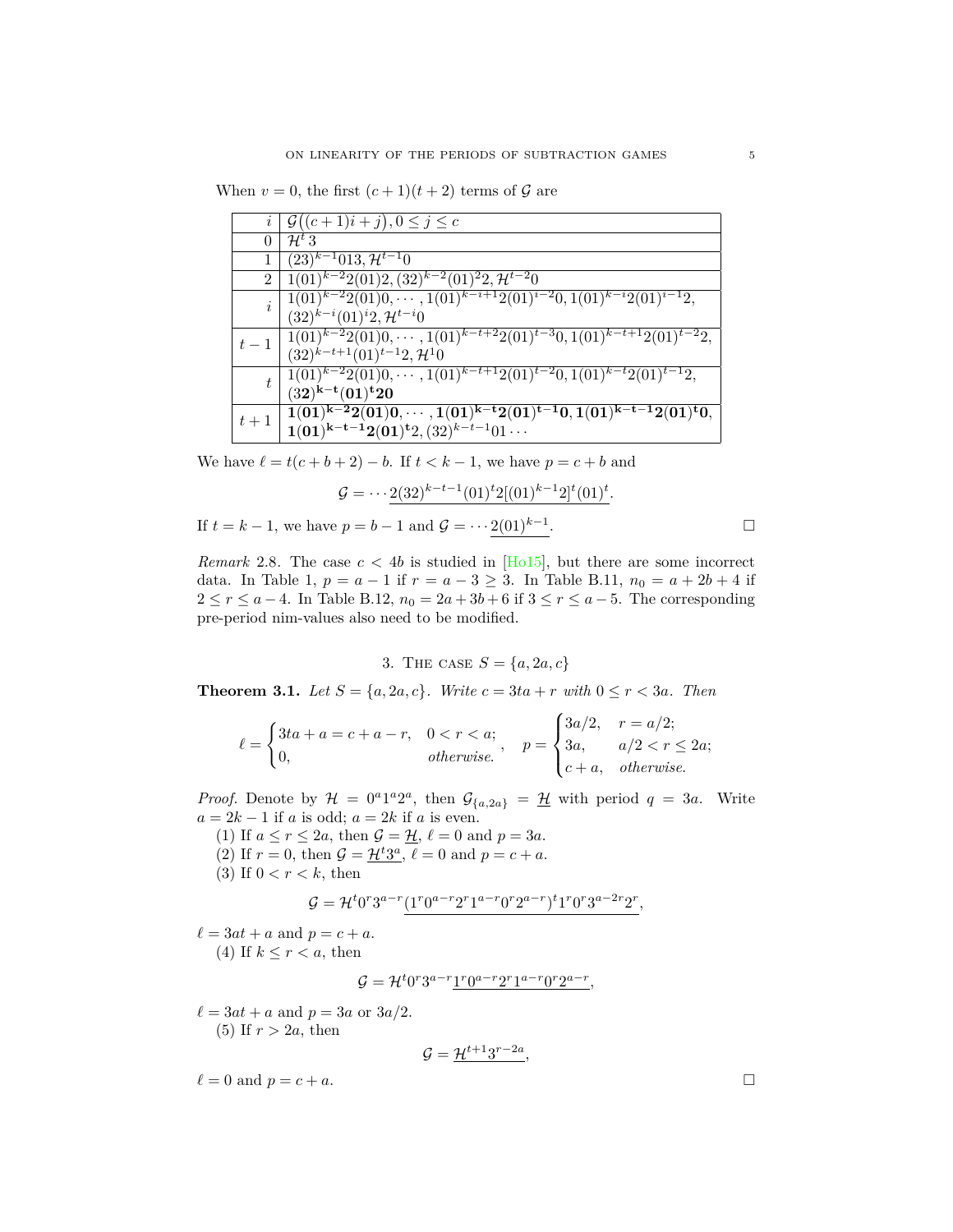# 4. The case *S* contains successive numbers

<span id="page-5-2"></span><span id="page-5-0"></span>**Theorem 4.1.** *Let*  $S = \{a, a+1, \ldots, b-1, b, c\}$ *. Write*  $c = t(a+b) + r$  *with*  $0 \leq r < a + b$ *. Then* 

$$
\ell = 0, \quad p = \begin{cases} a+b, & a \le r \le b; \\ c+a, & r = 0 \text{ or } r > b; \\ c+b, & 0 < r < a. \end{cases}
$$

*Proof.* Write  $b = ak + s$ ,  $0 \le s \le a - 1$  and denote by  $\mathcal{H} = 0^a 1^a \cdots k^a (k+1)^s$ , then  $\mathcal{G}_{\{a,a+1,...,b\}} = \underline{\mathcal{H}}$  with period  $q = a + b = a(k+1) + s$ .

(1) If  $a \leq r \leq b$ , then  $\mathcal{G} = \mathcal{H}$ ,  $\ell = 0$  and  $p = a + b$  by Lemma [2.1](#page-1-1).

 $(2)$  If  $r = 0$ , then

$$
\mathcal{G} = \underline{\mathcal{H}}^t (k+1)^{a-s} (k+2)^s.
$$

If  $r > b$  and  $r + s > q$ , then

$$
\mathcal{G} = \mathcal{H}^{t+1}(k+1)^{a-s}(k+2)^{r+s-q}.
$$

If  $r > b$  and  $r + s \leq q$ , then

$$
\mathcal{G} = \mathcal{H}^{t+1}(k+1)^{a+r-q}.
$$

In all cases, we have  $\ell = 0$  and  $p = c + a$ .

(3) If  $0 < r < a - 2s$ , then

$$
\mathcal{G} = \frac{\mathcal{H}^t, 0^r(k+1)^{a-s-r}(k+2)^s, 1^r(k+2)^{a-s-r}(k+3)^s, \cdots, (k-1)^r(2k)^{a-s-r}(2k+1)^s, k^r(2k+1)^s}{{(k-1)}^r(2k)^{a-s-r}(2k+1)^s, k^r(2k+1)^s}.
$$

If  $a - 2s \leq r < a - s$ , then

$$
\mathcal{G} = \frac{\mathcal{H}^t, 0^r (k+1)^{a-s-r} (k+2)^s, 1^r (k+2)^{a-s-r} (k+3)^s, \cdots, (k-1)^r (2k)^{a-s-r} (2k+1)^s, k^r (2k+1)^{a-s-r} (2k+2)^{2s+r-a}}{(k-1)^r (2k)^{a-s-r} (2k+1)^s, k^r (2k+1)^{a-s-r} (2k+2)^{2s+r-a}}.
$$

If  $a - s \leq r < a$ , then

$$
\mathcal{G} = \frac{\mathcal{H}^t, 0^r(k+2)^{a-r}, 1^r(k+3)^{a-r}, \cdots, (k-1)^r(2k+1)^{a-r}, k^r(k+1)^s,
$$

In all cases, we have  $\ell = 0$  and  $p = c + b$ .

## 5. Linearity on pre-periods and periods

<span id="page-5-1"></span>Let *S* be a fixed subtraction set. We denote by  $\ell_p$  the pre-period and  $p_c$  the period of  $\text{SUB}(S \cup \{c\})$ .

**Example 5.1.** Let  $S = \{6, 17\}$ . Then  $G = 0^6 1^6 0^5 21^5$  with period 23. Write  $c = 23t + r, 0 \le r < 23$ . For  $116 \le c \le 500$ , we have

$$
\ell_c = \begin{cases} 9c + 147, & r = 0, 12; \\ 7c + 112, & r = 1, 13; \\ 5c + 77, & r = 2, 14; \\ 3c + 42, & r = 3, 15; \\ c + 7, & r = 4, 16; \\ 0, & \text{otherwise,} \end{cases} \quad p_c = \begin{cases} c + 6, & 0 \le r \le 5 \text{ or } 12 \le r \le 16; \\ c + 17, & 7 \le r \le 11 \text{ or } 18 \le r \le 22; \\ 23, & \text{otherwise.} \end{cases}
$$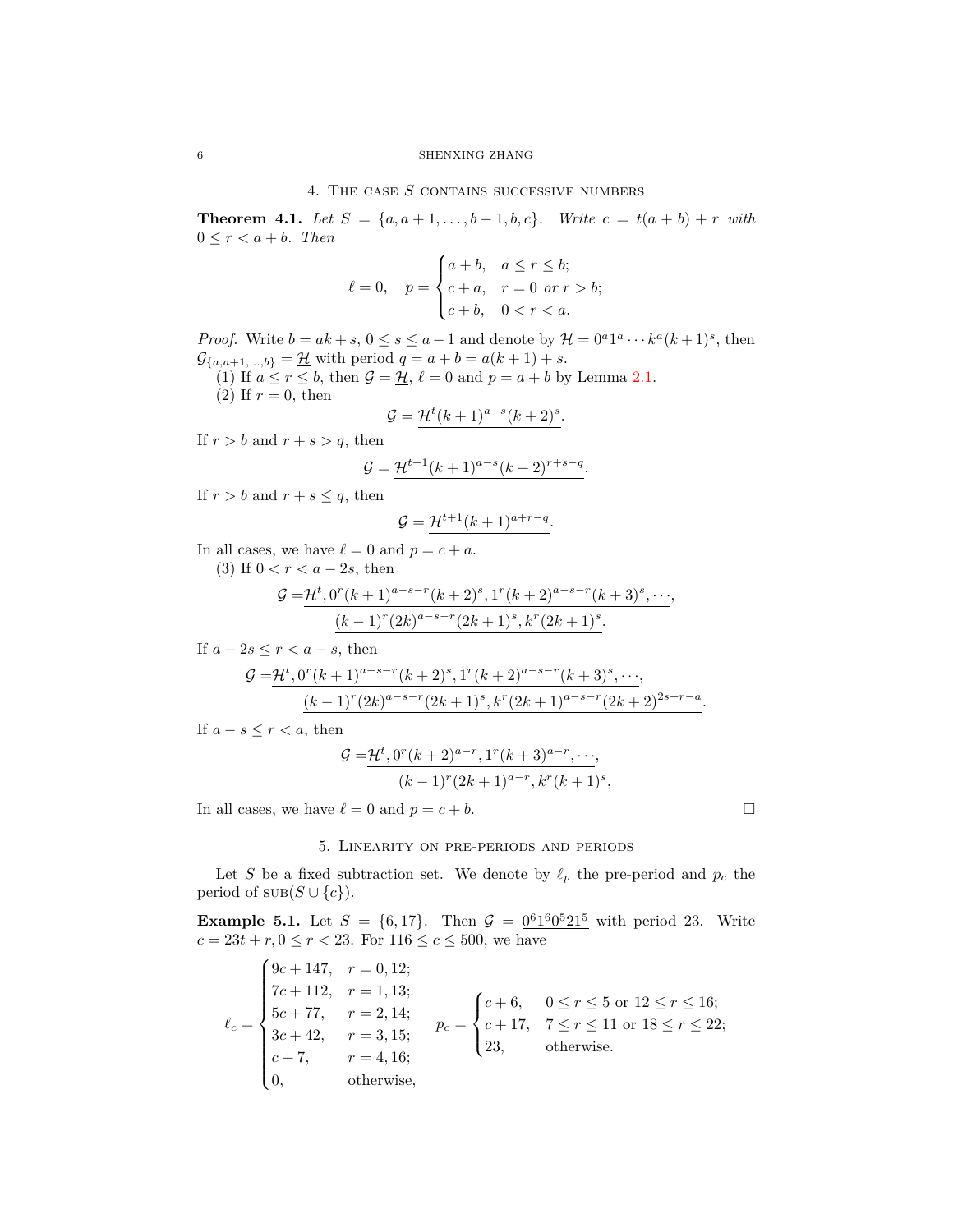**Example 5.2.** Let  $S = \{3, 5, 8\}$ . Then  $\mathcal{G} = 0^3 1^3 2^3 3^2$  with period 11. Write  $c = 11t + r, 0 \le r < 11$ . For  $c \le 500$ , we have

$$
\ell_c = \begin{cases} d+18, & r = 1,2; \\ 0, & \text{otherwise,} \end{cases} \quad p_c = \begin{cases} d+3, & r = 0,1,9,10; \\ d+25, & r = 2; \\ 11, & \text{otherwise.} \end{cases}
$$

**Example 5.3.** Let  $S = \{2, 3, 5, 7\}$ . Then  $\mathcal{G} = 0^2 1^2 2^2 3^2 4$  with period 9. Write  $c = 18t + r, 0 \le r \le 18$ . For  $c \le 500$ , we have

$$
\ell_c = \begin{cases} 2d-4, & r = 1; \\ d+5, & r = 10; \\ 0, & \text{otherwise,} \end{cases} \quad p_c = \begin{cases} d+2, & r = 0,8,9,10,17; \\ 4, & r = 1; \\ 9, & \text{otherwise.} \end{cases}
$$

**Example 5.4.** Let  $S = \{4, 11, 12, 14\}$ . Then  $\mathcal{G} = \cdots 20^4 1^4 0^3 31^3 2^3 03^3 12$  with preperiod 24 and period 25. Write  $c = 25t + r, 0 \le r < 25$ . For  $101 \le c \le 500$ , we have

 $\ell_c =$  $\sqrt{ }$  $\Bigg\}$  $\overline{\mathcal{L}}$  $4c + 91$ ,  $r = 0$ ;  $2c + 34$ ,  $r = 2$ ;  $c + 14$ ,  $r = 19$ ;  $3c + 4$ ,  $r = 6$ ;  $2c + 36$ ,  $r = 5$ ;  $c + 26$ ,  $r = 9$ ;  $3c + 5$ ,  $r = 22$ ;  $2c + 37$ ,  $r = 18$ ;  $c + 52$ ,  $r = 23$ ;  $2c + 8$ ,  $r = 1$ ;  $c - 6$ ,  $r = 3$ ; 0,  $r = 13$ ;  $2c + 16$ ,  $r = 4$ ;  $c + 2$ ,  $r = 20$ ; 12,  $r = 21$ ;  $2c + 33$ ,  $r = 24$ ;  $c + 12$ ,  $r = 12$ ; 24, otherwise,  $p_c =$  $\sqrt{ }$  $\int$  $\overline{a}$  $2c + 41$ ,  $r = 19$ ;  $c + 14$ ,  $r = 2, 10$ ;  $c + 4$ ,  $r = 21$ ;  $c + 28$ ,  $r = 22$ ;  $c + 11$ ,  $r = 6, 7, 8, 15, 16, 17$ ;  $c + 37$ ,  $r = 0, 1, 9, 18$ ;  $c + 12$ ,  $r = 13$ ; 25, otherwise.

Based on these observations, we propose the following conjecture:

<span id="page-6-0"></span>**Conjecture 5.5.** *Fix a subtraction set S. There is*

- *a positive integer*  $q$ *, which is a multiplier of the period of*  $\text{SUB}(S)$ *;*
- *positive integers*  $\alpha_r, \beta_r, \lambda_r, \mu_r$  *for each*  $0 \leq r < q$ *,*

*such that for sufficiently large*  $c = tq + r$ ,

- *the pre-period of*  $\text{SUB}(S \cup \{c\})$  *is*  $\ell_c = \alpha_r d + \beta_r$ ;
- *the period of*  $\text{SUB}(S \cup \{c\})$  *is*  $p_c = \lambda_r d + \mu_r$ *.*

**Theorem 5.6.** *Conjecture [5.5](#page-6-0) holds in the following cases:*

- (1)  $1 \in S$  *and the element of S are all odd;*
- $(2)$   $S = \{1, b\}$ ;
- $(S)$   $S = \{a, 2a\}$ ;
- $(4)$  *S* = {*a*, *a* + 1, . . . , *b* − 1, *b*}*.*

*Proof.* (1) The period of  $\mathcal{G}_S$  is  $q = 2$ . If *c* is odd, then  $\mathcal{G}_{S \cup \{c\}} = \mathcal{G}_S$ . If *c* is even, denote by *s* the maximal number in *S*. Then

$$
\mathcal{G}_{S \cup \{c\}} = (01)^{c/2} (23)^{s-1/2} 2,
$$

 $l = 0$  and  $p = d + c$ .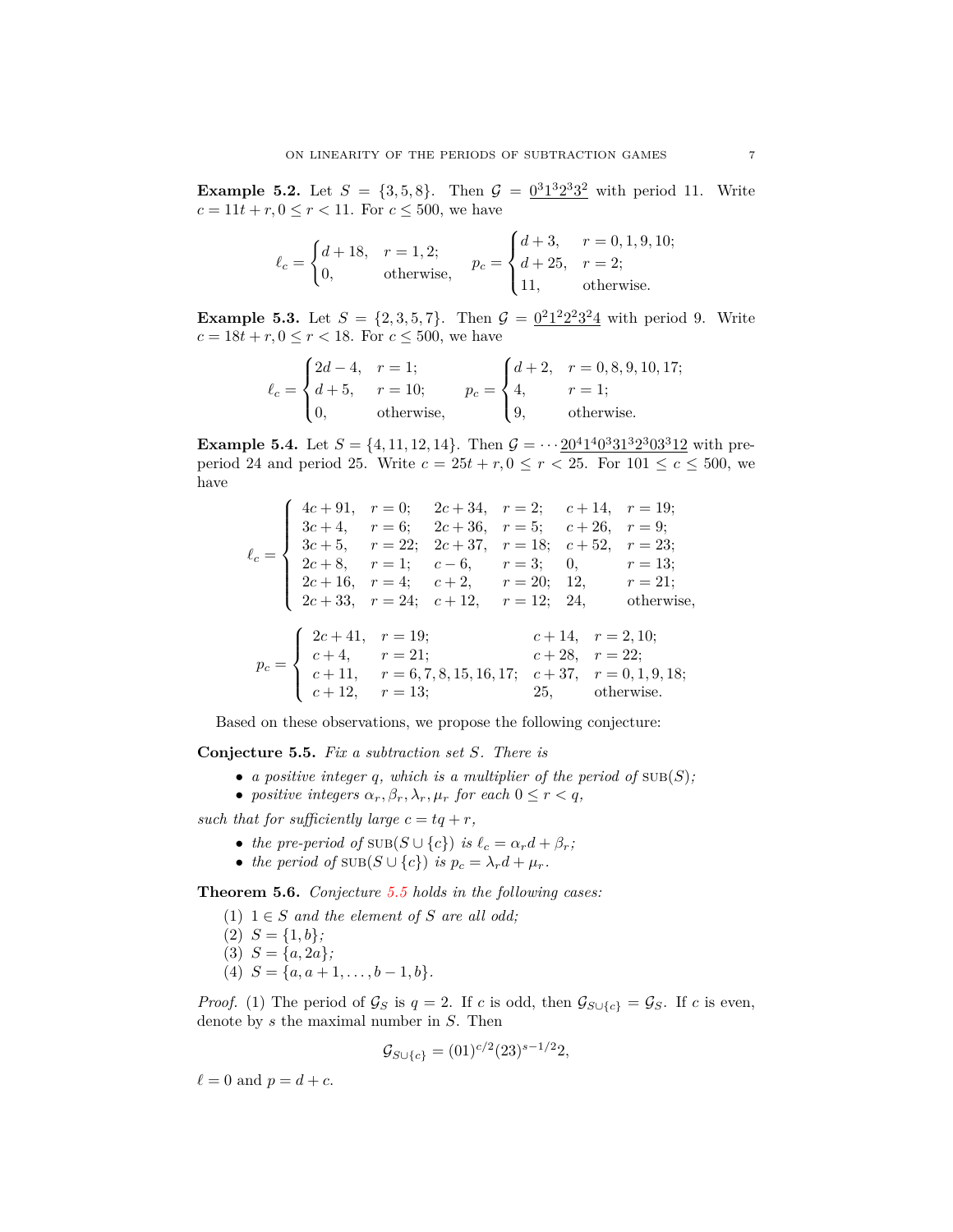(2) Let  $S = \{1, b\}$ . If *b* is odd, then  $q = 2$ ,

$$
\ell = 0
$$
,  $p = \begin{cases} c+b, & r = 0; \\ 2, & r = 1 \end{cases}$ 

by Examples [2.2](#page-1-2) and [2.4](#page-2-0). If *b* is even, then it follows from Examples [2.5](#page-2-1), [2.6](#page-2-2) and Theorem [2.7](#page-2-3).

(3) follows from Theorem [3.1.](#page-4-1)

(4) follows from Theorem [4.1.](#page-5-2)

## 6. Ultimately bipartite nim-sequences

<span id="page-7-0"></span>A subtraction game (or its nim-sequence) is said to be *ultimately bipartite* if the period is 2. We know that  $\mathcal{G}_S$  is ultimately bipartite with pre-period 0 if and only if 1 *∈ S* and all elements in *S* are odd, see Example [2.2.](#page-1-2)

**Example 6.1.** Let  $a \geq 3$  be an odd integer. If *S* is in one of the following cases:

- $S = \{3, 5, 9, \ldots, 2^a + 1\};$
- $S = \{3, 5, 2^a + 1\};$
- $S = \{a, a+2, 2a+3\};\$
- $S = \{a, 2a + 1, 3a\};\$

then  $SUB(S)$  is ultimately bipartite. See [[CH10](#page-9-2), Theorem 2] and [[Ho15](#page-9-4), Theorem 5].

**Lemma 6.2.** *If*  $\mathcal{G}_S$  *is ultimately bipartite, then all elements in*  $S$  *are odd.* 

*Proof.* As shown in [[CH10,](#page-9-2) Theorem 3], there exists an integer  $n_0$  such that for  $n \geq n_0$ ,  $\mathcal{G}(n) = 0$  if *n* is even;  $\mathcal{G}(n) = 1$  if *n* is odd. Take an even number  $n \geq n_0 + s_k$ . Then

$$
0 = \mathcal{G}(n) = \max\{\mathcal{G}(n-s) : s \in S\},\
$$

which implies that  $G(n - s) = 1$  for all  $s \in S$ . Hence all  $s \in S$  are odd. □

We have the following new ultimately bipartite subtraction sets inspired by our conjecture.

**Theorem 6.3.** Let  $a \geq 3$  be an odd integer and  $t \geq 1$ . The subtraction game  $SUB(S)$  *is ultimately bipartite in the following cases:* 

- $(1)$   $S = \{a, a+2, (2a+2)t+1\};$
- $(2)$   $S = \{a, 2a + 1, (3a + 1)t 1\}$ ;
- (3)  $S = \{a, 2a 1, (3a 1)t + a 2\}.$

*Proof.* Write  $a = 2k + 1$  and  $c = \max S$ .

(1) When  $a \geq 5, k \geq 2$ , the first  $(k+1)(a+1)(2t+1)$  terms of  $\mathcal G$  are

|       | $i   \mathcal{G}((a+1)(2t+1)i + j), 0 \leq j < (a+1)(2t+1) = c + a$                 |
|-------|-------------------------------------------------------------------------------------|
|       | 0   $0^a1$ , $[1^{a-1}22, 0^a1]^{t-1}$ , $1^{a-1}22, 02^{a-3}331$                   |
|       | $1   030^{a-2}1, [01^{a-2}21, 020^{a-2}1]^{t-1}, 01^{a-2}21, 0202^{a-5}321$         |
|       | $(01)^{i-1}030^{a-2i}1, [(01)^{i-1}01^{a-2i}21, (01)^{i-1}020^{a-2i}1]^{t-1},$      |
|       | $(01)^{i-1}01^{a-2i}21$ , $(01)^{i-1}0202^{a-2i-3}321$                              |
| $k-1$ | $\sqrt{(01)^{k-2}}030^31, \sqrt{(01)^{k-2}}01^321, \sqrt{(01)^{k-2}}020^31]^{t-1},$ |
|       | $(01)^{k-2}01^321, (01)^{k-2}020321$                                                |
|       | $[(01)^{k-1}0301, (01)^{k-1}0121]^{t-1}, (01)^{k-1}0301,$                           |
|       | $k \mid \frac{10^{k}}{(01)^{k-1}0101}$ , $(01)^{k-1}0101$                           |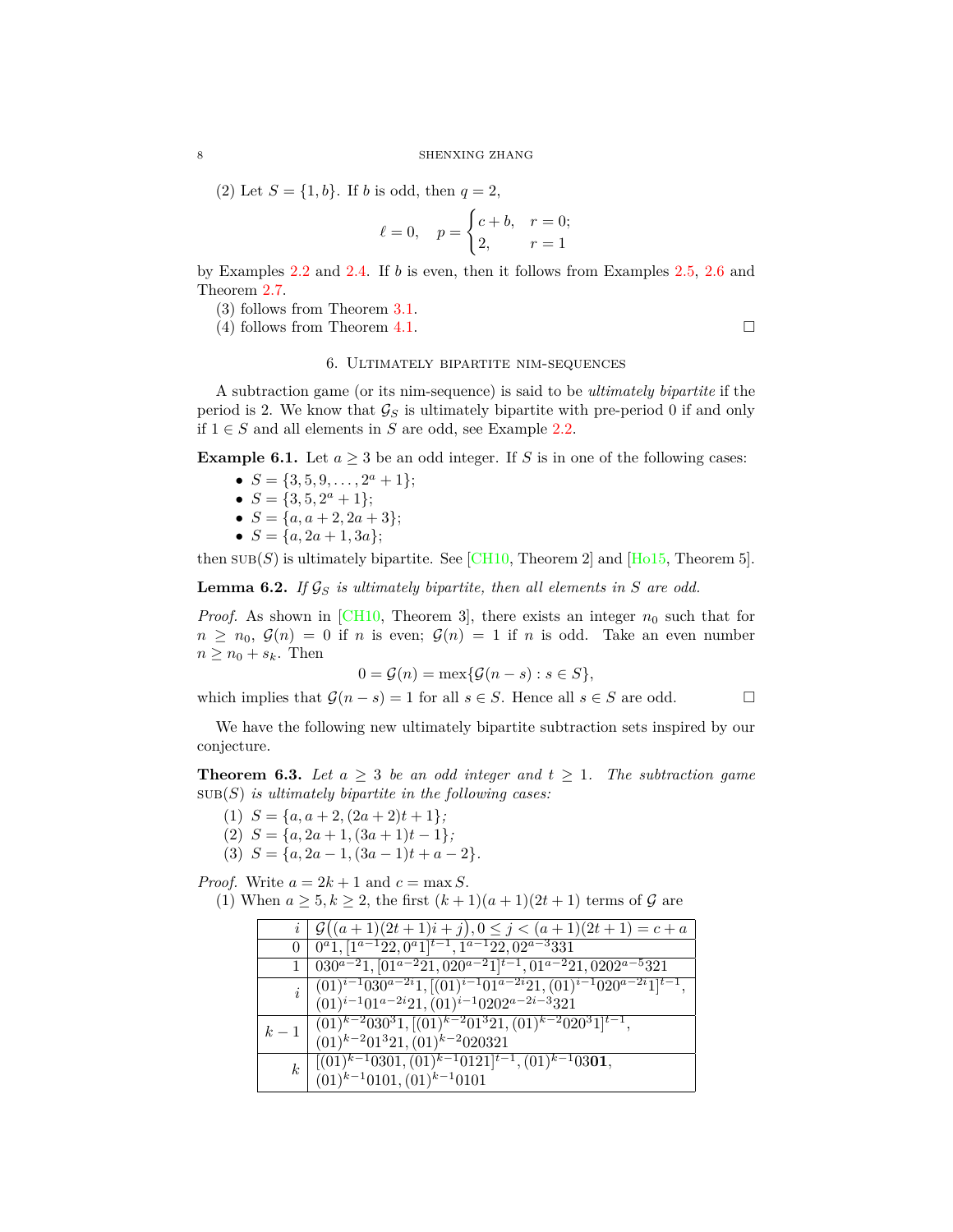Hence the pre-period is

$$
\ell = (k+1)(c+a) - 2a - 4 = (k+1)c + 2k^2 - k - 5
$$

and the period is  $p = 2$ . The case  $a = 3$  will be shown in (3). (2) The first  $(k + 1)((3a + 1)t + a - 1)$  terms of  $G$  are

|                  | $i   \mathcal{G}(((3a+1)t+a-1)i+j), 0 \leq j < (3a+1)t+a-1 = c+a$                      |
|------------------|----------------------------------------------------------------------------------------|
|                  | 0   $[0^a, 1^a, 02^{a-1}, 1]^t, 3^{a-1}$                                               |
|                  | $[020^{a-2}, 101^{a-2}, (01)32^{a-3}, 1]^{t-1},$                                       |
|                  | $020^{a-2}$ , $101^{a-2}$ , $(01)02^{a-3}$ , $1$ , $(01)3^{a-3}$                       |
|                  | $[(01)^{i-1}020^{a-2i}, 1(01)^{i-1}01^{a-2i}, (01)^{i}32^{a-2i-1}, 1]^{t-1},$          |
|                  | $(01)^{i-1}020^{a-2i}, 1(01)^{i-1}01^{a-2i}, 01)^{i}02^{a-2i-1}, 1, 01)^{i}3^{a-2i-1}$ |
| $k-1$            | $\left[ (01)^{k-2}020^3, 1(01)^{k-2}01^3, (01)^{k-1}32^2, 1 \right]^{t-1},$            |
|                  | $(01)^{k-2}020^3, 1(01)^{k-2}01^3, (01)^{k-1}02^2, 1, (01)^{k-1}3^2$                   |
| $\boldsymbol{k}$ | $[(01)^{k-1}020, 1(01)^{k-1}01, (01)^{k}3, 1]^{t-1},$                                  |
|                  | $(01)^{k-1}020, 1(01)^{k-1}01, (01)^{k}0, 1, (01)^{k}$                                 |

Hence the pre-period is

$$
\ell = (k+1)(c+a) - 3a - 1 = (k+1)c + 2k^2 - 3k - 3
$$

and the period is  $p = 2$ .

(3) The first  $(k + 1)(3a - 1)(t + 1)$  terms of  $G$  are

| $\imath$         | $\mathcal{G}((3a-1)(t+1)i+j), 0 \leq j < (3a-1)(t+1) = c+2a+1$ |
|------------------|----------------------------------------------------------------|
| $\overline{0}$   | $[0^a 1^a 2^{a-1}]^t$ .                                        |
|                  | $0^{a-2}331^{a-3}(10)^{1}2^{a-2}(01)^{1}$                      |
| 1                | $[0^{a-3}(01)^{1}31^{a-3}(10)^{1}2^{a-2}(01)^{1}]^{t}$ ,       |
|                  | $0^{a-4}3(01)^{1}31^{a-5}(10)^{2}2^{a-4}(01)^{2}$              |
| $\it i$          | $[0^{a-2i-1}(01)^i 31^{a-2i-1}(10)^i 2^{a-2i}(01)^i]$          |
|                  | $0^{a-2i-2}3(01)^{i}31^{a-2i-3}(10)^{i+1}2^{a-2i-2}(01)^{i+1}$ |
| $k-1$            | $\mid [0^2(01)^{k-1}31^2(10)^{k-1}2^3(01)^{k-1}]^t,$           |
|                  | $0^13(01)^{k-1}3(10)^k2^1(01)^k$ ,                             |
| $\boldsymbol{k}$ | $[(01)^k 3(10)^k 2(01)^k]^{t-1}, (01)^{3k+1}$                  |
|                  | $(01)^{3k+1}$                                                  |

Hence the pre-period is

$$
\ell = (k+1)(c+2a+1) - 2(7k+2) = (k+1)c + 4k^2 - 7k - 1
$$

and the period is  $p = 2$ .

*Remark* 6.4. One may expect that if  $\text{SUB}(a, b, c)$  is ultimately bipartite, then so is  $\text{SUB}(a, b, d)$  for sufficient large *d* with  $d \equiv c \mod(a + b)$ . This is not true in general. For example,  $SUB(3, 11, 13)$  is ultimately bipartite but  $SUB(3, 11, 14t + 13)$ has period  $14t + 16, t \ge 1$ .

*Remark* 6.5. Write  $a = 2k + 1$ . Consider the four-elements subtraction set  $S =$  ${a, 2a + 1, 3a, c}$ ,  $c > 3a$  is odd. For  $3 \le a \le 25, c < 500$ , we find the following phenomenon.

- If  $c = 4a + 1$ , then  $\ell = 0$  and  $p = 5a + 1$ .
- *•* If *c* = (4*i* + 2)*a −* 1 with 1 *≤ i < k*, then *ℓ* = (8*i −* 1)*a* + 2*i −* 1 and *p* = 4*a*.
- Otherwise,  $SUB(S)$  is ultimately bipartite.